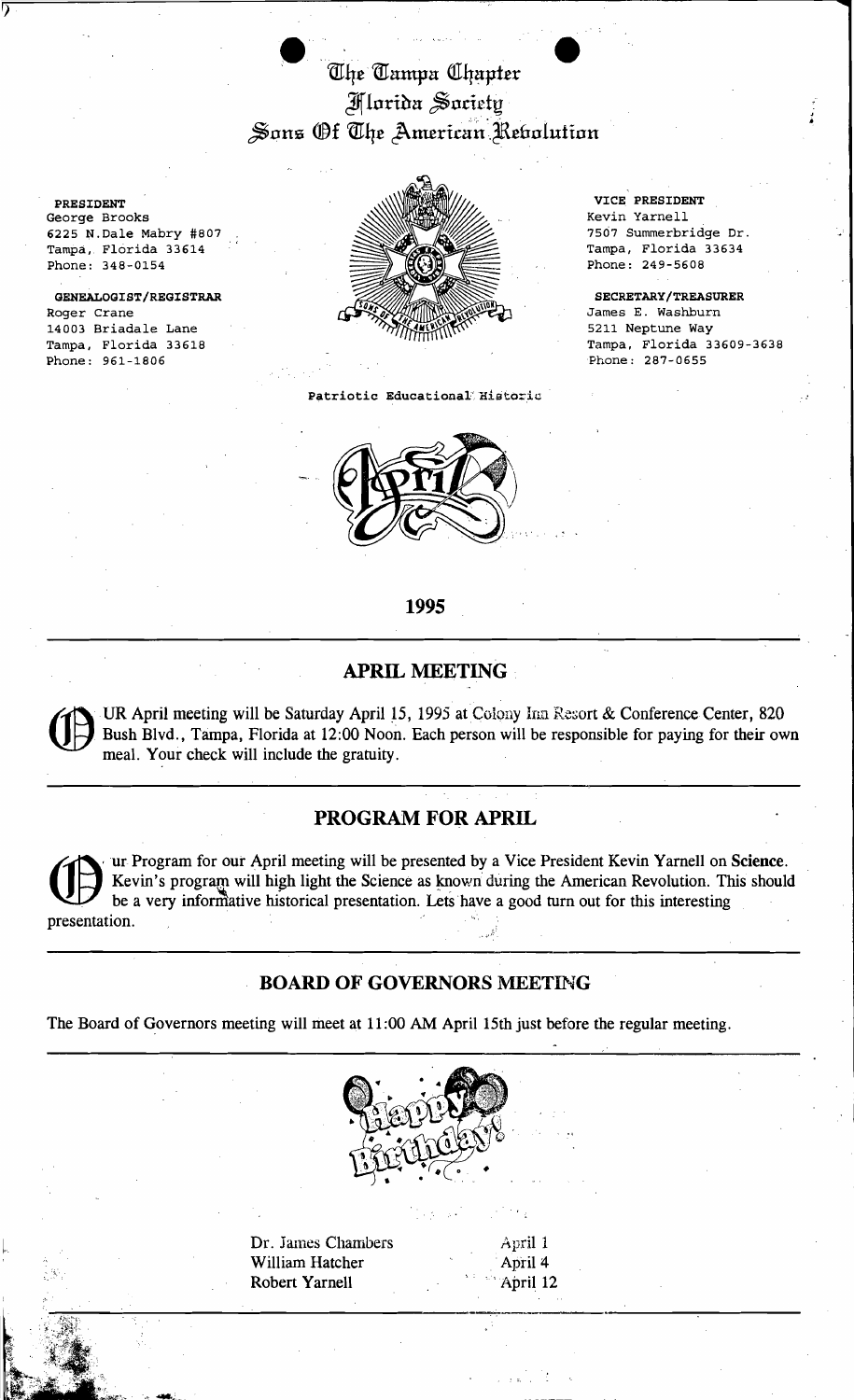## ROTC APPOINTMENTS?

As the ROTC Cadets have presented their programs for us I have notice that many wish to attend either the Navel Academy, the Army Academy or the Air Force Academy and make a career in the military. I recall back in 1937 a class mate in high school getting an appointment to the Naval Academy at Annapolis during his Junior year in high school through his congressman. I do not recall the criteria for this appointment but wonder if these appointments for outstanding students is still available? Anyone know if these appointments are still available? If you have any information on this would appreciate you advising as to what the criteria is and perhaps the Chapter can be of some help in helping these youngsters obtain their goals. If not we should inquire to our congressmen on this matter for further discussion.

## **1995 YEAR BOOKS**

The Chapter's 1995 Year Books will be ready for the April meeting. Please attend and pick up your copy and save us the mailing cost and enjoy an outstanding Program.

# TAMPA HISTORICAL SOCIETY

The Tampa Historical Society is holding their annual descendants day program at Oaklawn Cemetery, corner of Morgan and Harrison Streets, on Sunday 30 April 1995 from 2 to 4 P.M.

Their theme this year is to "remember our 125 veteran's buried at this historical cemetery." President Brooks will be there representing the Tampa Chapter, Sons of the American Revolution to present a 12" wreath in memory of all the descendants of the American Revolution soldiers, along with a wreath presented by the Daughters of the American Revolution. This will be followed by wreaths placed by Mayor Greco, for veteran's of the Mexican War; County Commissioner Dotty Berger, a wreath for veterans of the Seminole Indian Wars: United Daughters of the Confederacy of the Confederacy, and the Sons of Confederate Veterans to present wreaths for the Civil War veterans; and the Daughters of the Union Veterans of the Civil War to place their wreaths; followed by a wreath placed by the Rough Riders for the Spanish-American War; then the Commander, MacDill Air Force Base to place a wreath for veterans of World War I, and World War II.

They are planning to place flags beside each veterans grave; have appropriate band music played for each war; including the playing of the Star Spangled Banner and close with taps, and a twenty-one gun salute for all veteran's.

Would be nice to have as many SARs attend this cermony as possible and perhaps take some pictures for our next newsletter. **KONDONAMO PAL** أجوار ورأت بالخاروريين

#### **TAMPA CHAPTER SAR**

MINUTES OF THE REGULAR MEETING HELD MARCH 18, 1995 AT THE COLONY HOTEL AND CONFERENCE CENTER, EAST BUSCH BOULEVARD, TAMPA, FLORIDA

ែត្រូវធ្វើ<sub>ន</sub>ទ្ធផ្ទ<sub>ាច</sub>្នុ

.n. . 机间隙的原因

President George Brooks called the meeting to order at 12:00 PM.

Chaplain Larry Huntley gave the invocation.

President Brooks led all in the pledge of allegiance and the SARs in the SAR pledge

The minutes of the February Meeting were accepted as printed in the March newsletter.

Since substantially all of the Chapter's bookkeeping records were being held by President Brooks for auditing, no financial report cold be prepared for this meeting.

President Brooks reported on his contacts with the Children's Service Center of Hillsborough County regarding the Center's nursing a seedling(s) from a tree of some historical significance until the tree became sufficiently strong enough to be transplanted to some selected location and marked with and SAR plaque. He also said that an SAR Flag Certificate would be presented to the Center on behalf of the Chapter by Jim Washburn this coming Wednesday. **SPACE LEAD**